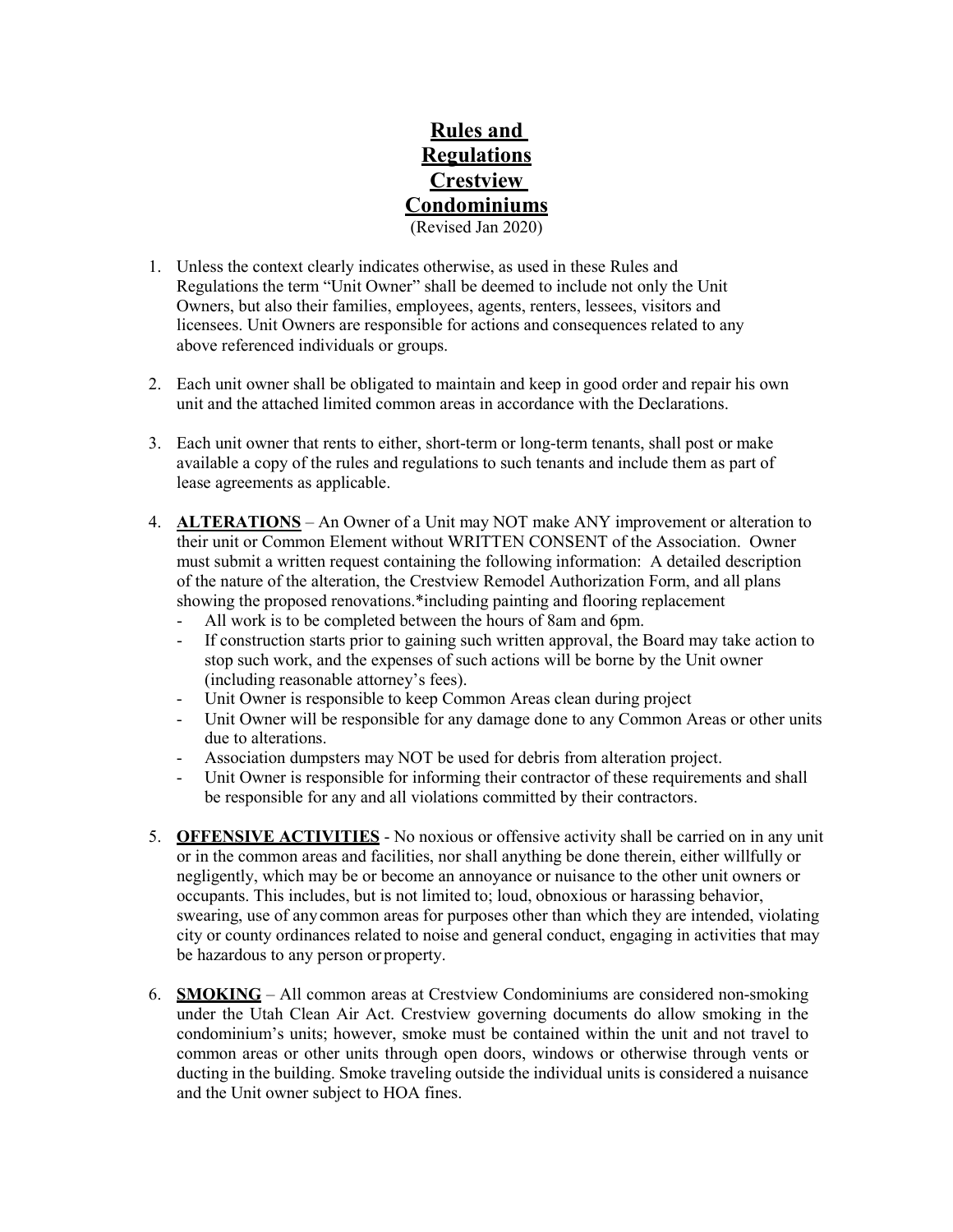- 7. **PARKING RESTRICTIONS** Parking at Crestview is for unit owners and authorized guests only. Each unit has a designated space in the building with overflow parking in the external lots. All authorized vehicles must be parking within the designated parking stalls. Vehicles that obstruct access to parking areas are subject to fine or towing. There is no parking permitted at the property for; mobile homes, trailers, detached campers or camper shells, boats, commercial vehicles, oversized vehicles, severely damaged vehicles, severely rusted vehicles, vehicles that are not in working order for more than fourteen days, or any other vehicle or equipment in nature similar to above. The only exceptions would be small trailers, boats, campers or commercial vehicles that fit within the designated parking space for your unit or as authorized by written confirmation from the HOA manager or Board of Trustees. All vehicles parked within the project must have current registration. On occasion, the HOA will issue notice for special projects where vehicles may need to be relocated for parking lot repairs, snow removal or similar work. Vehicles that are not compliant with these Rules and Regulations are subject to be towed at Owners expense.
- 8. **ELECTRIC CAR CHARGING** Owners of electric vehicles must notify management and the Board of common electricity usage from garage sources. A reasonable monthly fee will be assessed (set by the BOD, based off of current utility rates). Non-compliance with this procedure with result in a warning, followed by the fine schedule as set below.
- 9. **PET POLICY** Unit owners (not guests, visitors, lessees, employees, agents or renters) are permitted to have **one dog (up to 35 pounds)** and **one cat (up to 20 pounds)** as long as they do not create a nuisance or unreasonable disturbance. Owners must keep pets on a leash while traveling through common areas and must clean up any mess created by their pet. See Article X of the Declarations for additional information related to animal restrictions. Homeowners that are not compliant with these Rules  $\&$  Regulations are subject to the violation fine schedule. **A pet registration form must be filed with HOA management.**
- 10. **MASTERED LOCK SYSTEM** Unit owners will maintain a keyed lock to their unit on the approved master system in order to allow the Association emergency access to exercise rights and responsibilities of the Association as detailed in the Declarations. The Association's agent will not enter any unit without reasonable prior notice to the Owner, except in cases of emergency. Owners that do not have locks on the master system agree to incur all costs (both within the unit and in common areas) resulting from delayed or unavailable access in the case of emergencies.
- 11. **UNIT LIEN POLICY** Based on Declarations Article VII, item 7.08, (a), (d), and (f), liens and foreclosures, the Crestview HOA established a timetable for such authority within the Declarations. When unit dues (or other assessments, fines, etc.) become 90 days in arrears, there will be a lien placed upon that unit in the amount of the arrears payment. Owners have 30 days after notice of lien to satisfy any delinquent assessments, fines or other fees due to the HOA. Failure to satisfy the required balance due within 30 days may result in foreclosure on the unit.
- 12.**DRAIN SYSTEMS** Unit owners, tenants and guests must ensure that common drain systems for the condominium units are only used for waste black and gray water. Grease, foreign objects, "flushable wipes" and other items that can reduce or impede waste flow through the drain system are strictly prohibited. Crestview HOA does not routinely flush and clean common drain pipes and will rely on owners, tenants and guests to report slow draining or